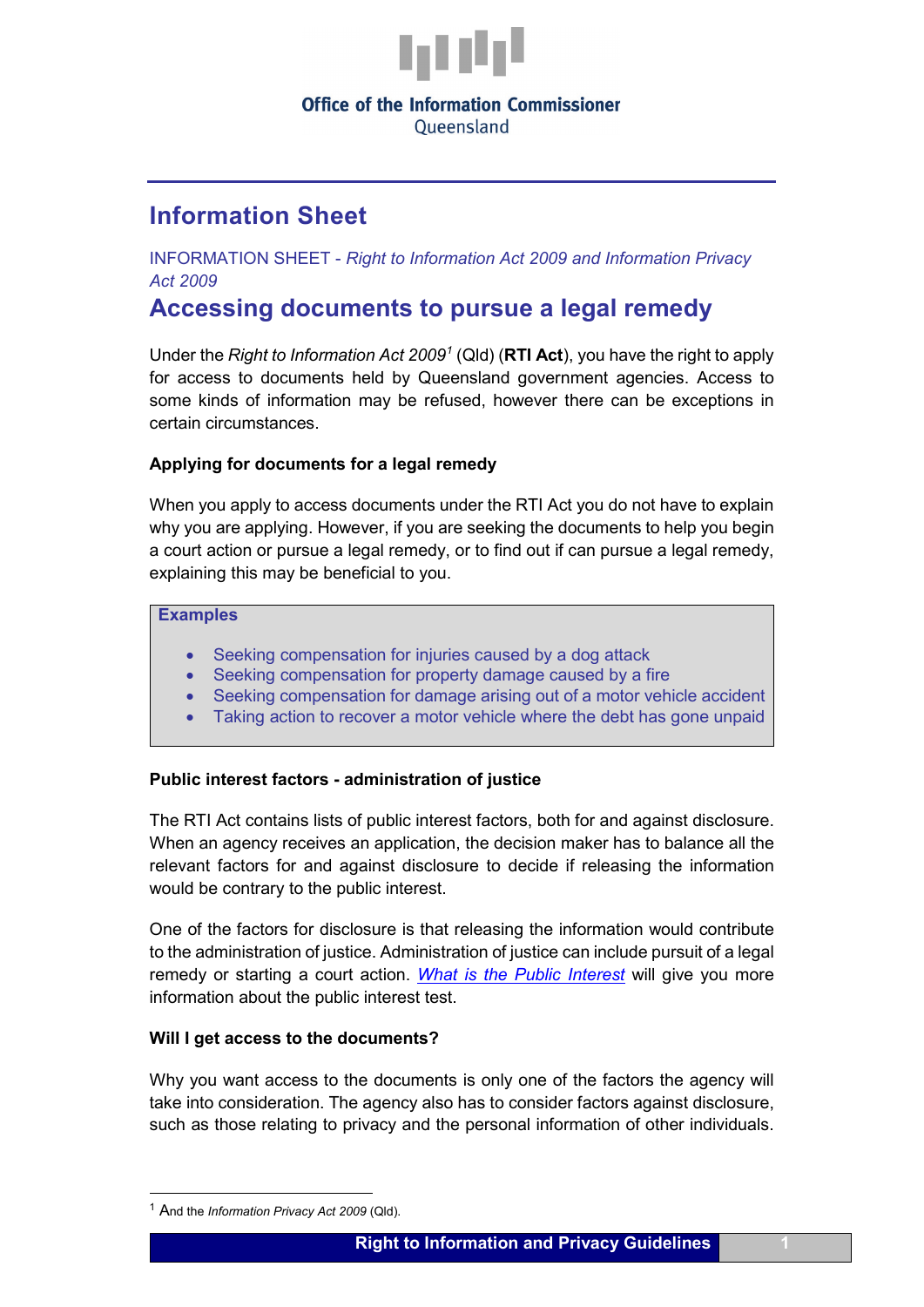

## **Office of the Information Commissioner** Oueensland

Whether you get access to the documents or not is going to depend on the extent to which the factors against disclosure outweigh the factors favouring disclosure.

If the public interest in you being able to pursue a legal remedy outweighs the third party's privacy interests, the information may be released.

#### **Examples**

In EF9TO8<sup>[2](#page-1-0)</sup>, the applicant applied for the address of a garaged car in order to pursue the legal remedy of enforcing their rights under a loan contract, which would not be possible without the address. The current owner of the car objected to the disclosure of their personal details to the applicant and sought review of the decision to release their information.

The Assistant Information Commissioner found the factors favouring disclosure outweighed those favouring nondisclosure, in part because the garaging address was of minimal sensitivity and because, while there would potentially be negative impacts on the current owner if the applicant exercised their rights under the contract, it had been open to them to discover the encumbrance on the vehicle before purchase.

However, in Jose<sup>[3](#page-1-1)</sup>, the applicant contended that the information they sought was necessary for them to pursue a claim with the Anti-discrimination Commission. Given that the applicant had already lodged their complaint with the Antidiscrimination Commission and the matter was underway, the Right to Information Commissioner found that the information was not necessary to pursue a legal remedy.

#### **What do I need to provide?**

In order to properly take your reasons for applying into account when making its decision, the agency will need more than just your word that you intend to take legal action against someone. You will need to give the agency information, and potentially evidence, about the legal remedy you want to pursue. You will also need to tell them about the loss, damage, or wrong you have suffered and why there is no other option for you to get access to this information.

You may also need to discuss the matter in more detail with the agency when you make your application.

#### **What if the agency refuses me access to the information?**

If the agency refuses you access to some or all of the information you've requested, you will be given a decision notice which sets out their reasons. It will outline which public interest factors the decision maker considered and the weight they were given.

 <sup>2</sup> *[EF9TO8 and Department of Transport and Main Roads](https://www.oic.qld.gov.au/decisions/ef9to8-and-department-of-transport-and-main-roads-2016-qicmr-19-3-june-2016)* [2016] QICmr 19 (3 June 2016)

<span id="page-1-1"></span><span id="page-1-0"></span><sup>3</sup> [Jose and Queensland Police Service \[2014\] QICmr 7 \(7 March 2014\)](https://www.oic.qld.gov.au/decisions/jose-and-queensland-police-service-2014-qicmr-7-7-march-2014)